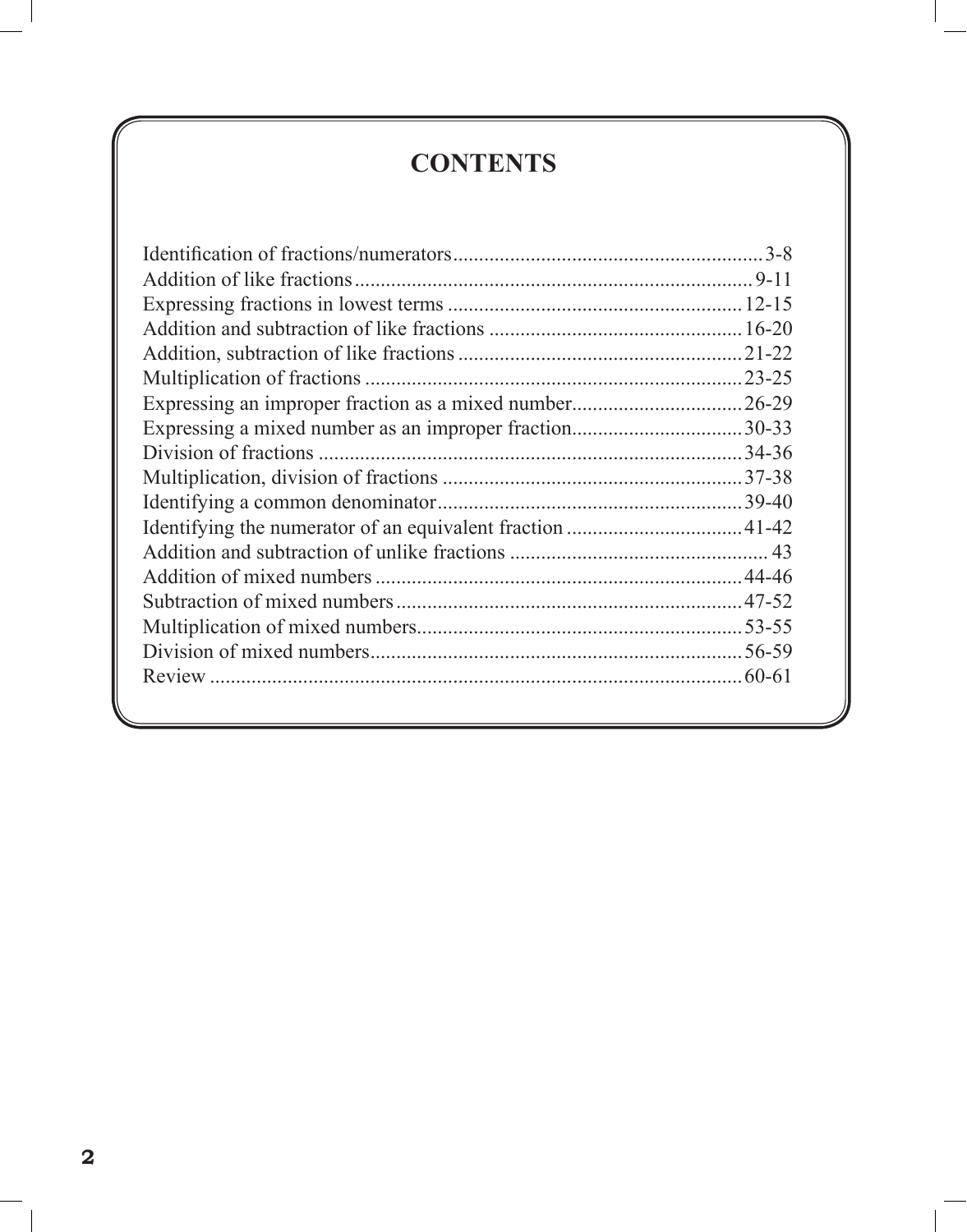

Identification of numerators, representational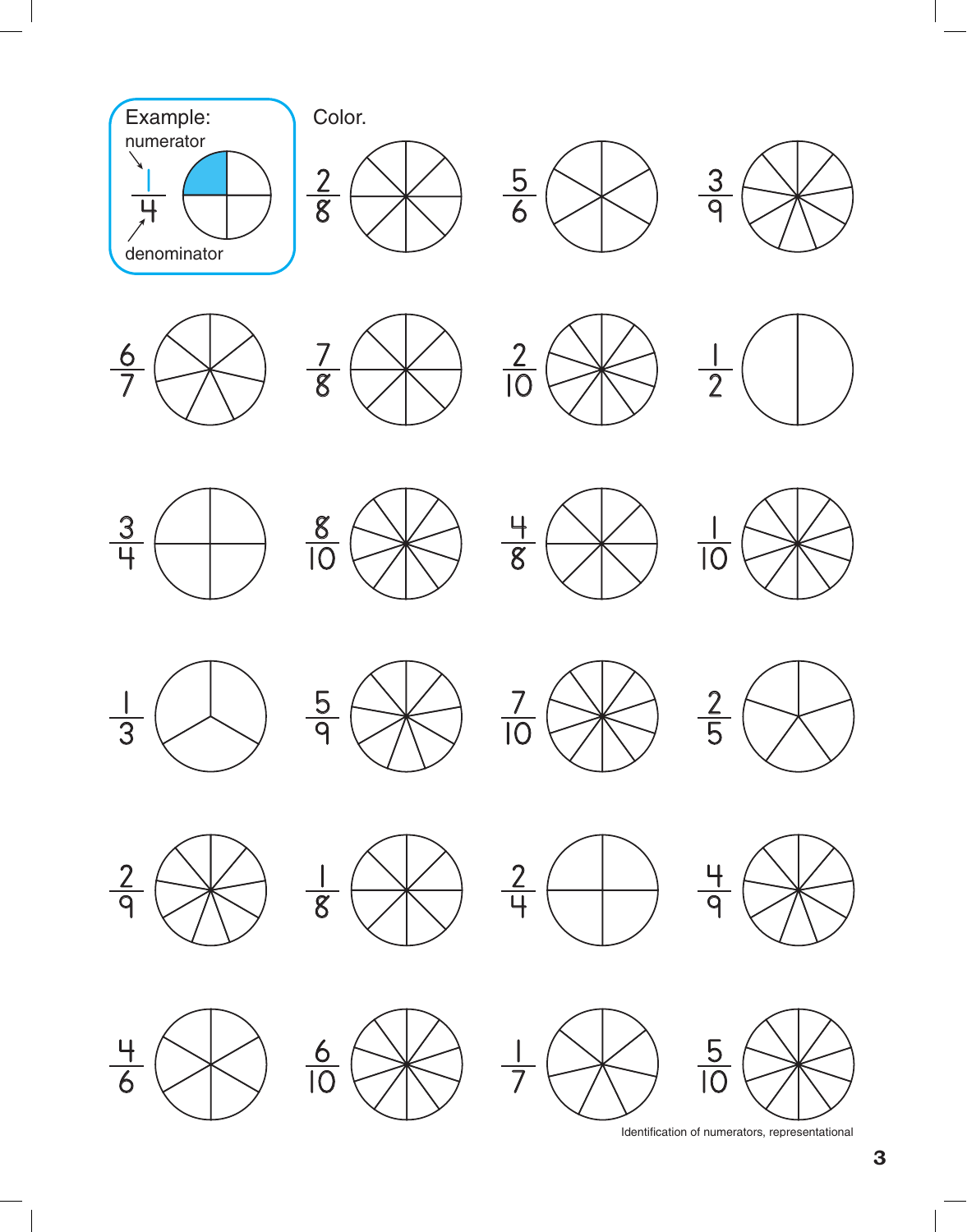























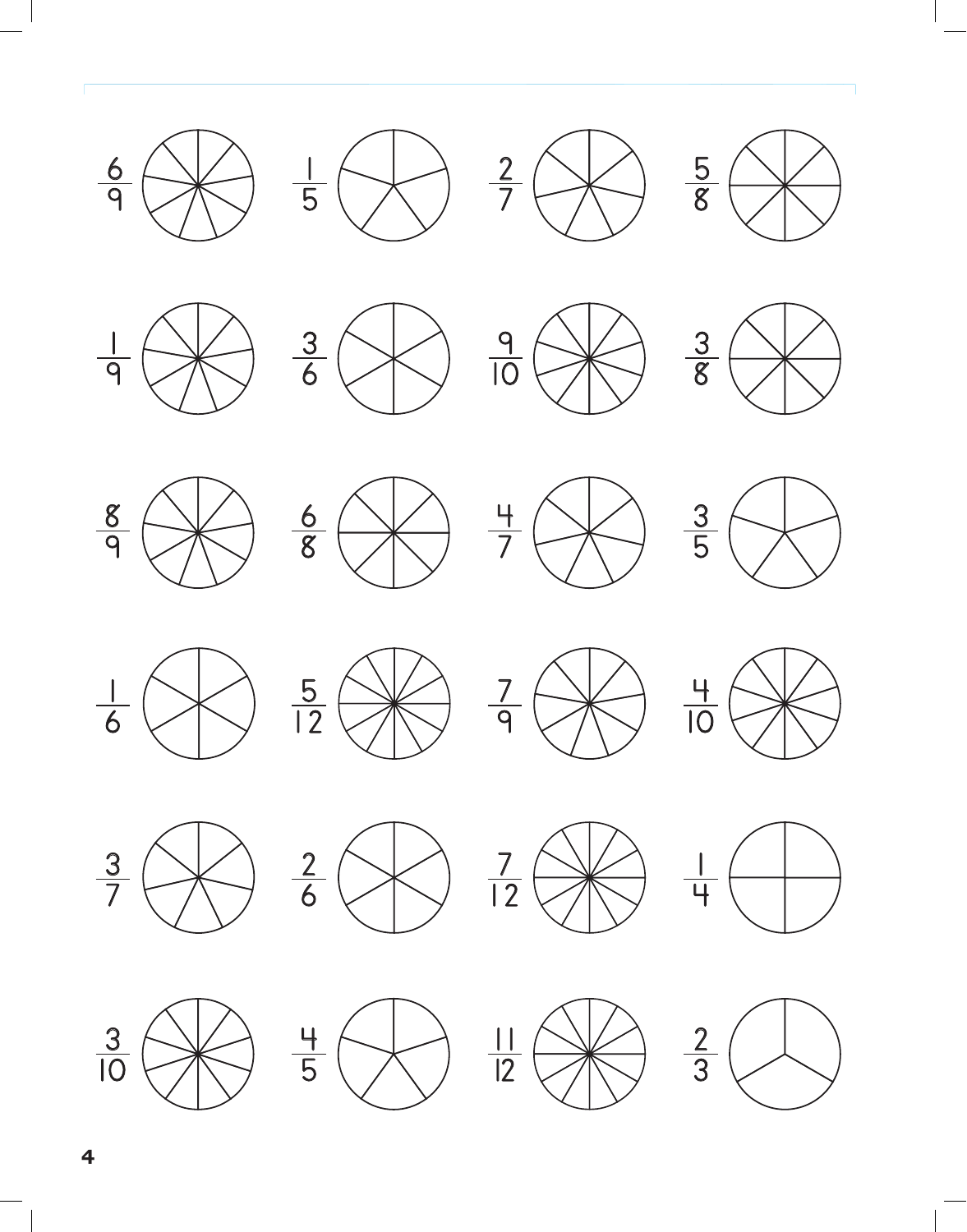